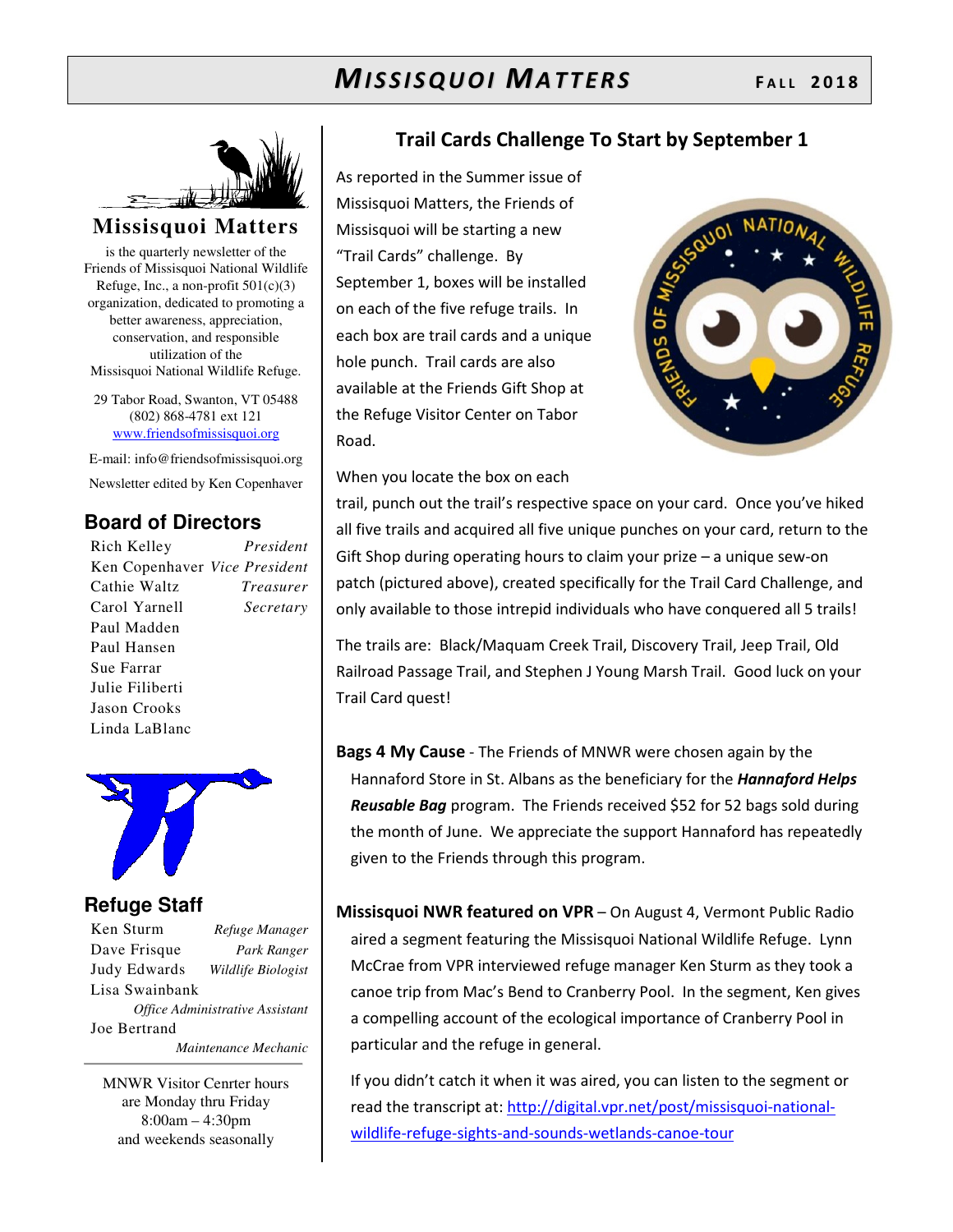### **Refuge Manager's Update – August 2018**

#### *by Ken Sturm, Refuge Manager, Missisquoi NWR*

With fall peeking around the corner as I write this, it's hard to believe we are in the middle of August already. The field season has been fast and furious this year, not to mention HOT and DRY, which has made most field work a bit difficult. As the lake level drops, refuge wetlands become more and more difficult to access making biological surveys and management much more challenging.

This was definitely true for the water chestnut contractors who were funded by the Friends of Missisquoi NWR through a grant from the Lake Champlain Basin Program. This was the  $6<sup>th</sup>$  year in which the Friends have helped the refuge manage the highly invasive and damaging water chestnut plant on the refuge through grants and contract labor support. We can't thank the Friends of Missisquoi NWR enough for this steadfast support. This year, contractors covered over 350 acres of wetland habitat, largely by canoe, removing 687 water chestnut plants from the refuge. This is up from 2017 when only 447 rosettes were pulled, a rather alarming increase considering that 2017 was covered much more efficiently by motor boat.

Other projects for the summer included conducting native bumblebee surveys, monitoring a variety of wildlife species, conducting extensive invasive species control in grassland and shrubland habitat, and many other maintenance tasks too numerous to list here.

What I want to write about most is the retirement of our long-time Park Ranger, Dave Frisque. Many of you had worked with Dave in the past or participated in one of his programs or refuge tours. Dave retired on June 29 of this year after 42 years in the U.S. Fish and Wildlife Service.

Dave's career took him to seven different stations with the U.S. Fish and Wildlife Service in six different states. His stint at Missisquoi was his longest stay, where he became the backbone of the refuge's public use program. At Missisquoi, Dave was passionate about teaching young people to care about wildlife and conservation at every level. He was continually working with school groups and camps, interns and volunteers to connect them to the refuge and to wildlife. A common sight at the refuge visitor's center over the years was a line of young school children following Dave down the Discovery Trail. (I secretly called him the "mamma duck" as a result of this phenomenon!) I know all the Friends of Missisquoi NWR reading this surely appreciated his work and commitment to the refuge, environmental education, and conservation. We wish him well on his new adventures!



**Dave Frisque teaching aquatic invertebrates**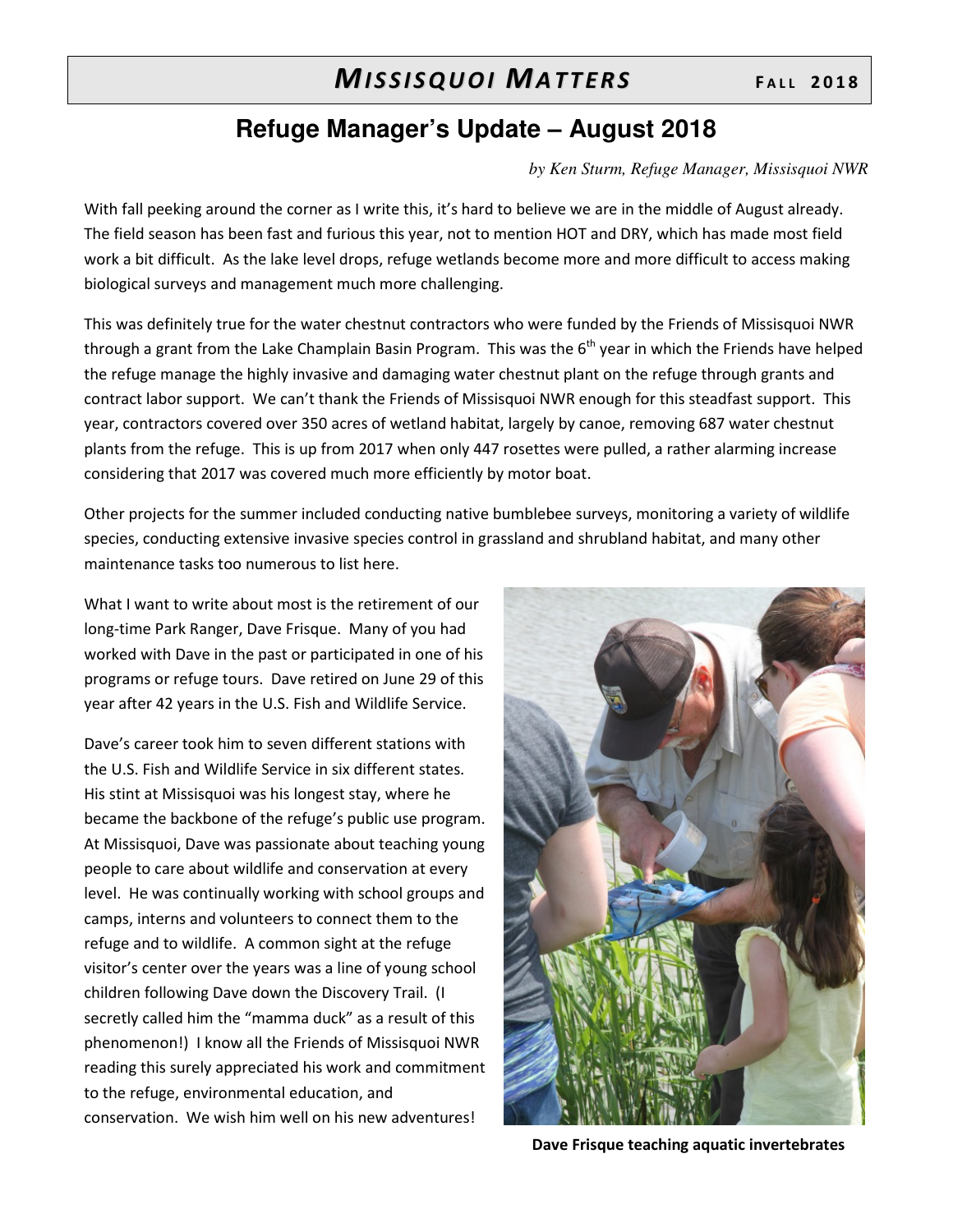

## **Fall Activities Schedule at Missisquoi National Wildlife Refuge**

*29 Tabor Rd.* 

*Swanton, VT 05488* 

**All programs and tours are free, but registration is required where noted.** 

#### **2018 "Big Sit!" Saturday, October 13, dawn to dusk**

The Friends of MNWR will be holding their second annual "Big Sit!" at the Stephen J. Young Marsh observation platform. We plan to have observers present from dawn until dusk on Saturday, October 13.

What is a Big Sit!? It's an annual, international, noncompetitive birding event organized by the Bird Watcher's Digest magazine. It's like a Big Day or a bird-a-thon in that the goal is to count as many bird species as possible within a 24-hour period—but with the major restriction that observations must be made from within a 17-foot diameter circle! The platform at Stephen Young Marsh is well within the 17 foot limit. In 2017 we watched from 6:00 AM to 6:30 PM and observed 35 species—not bad for October.

Come join us for the whole day, for an hour or two, or just stop in and say hello. Located on Tabor Rd, about 1 mile south of the refuge Visitor Center.

#### **Monthly Bird Monitoring Walks 3rd Saturday of each month, 8:00 to 10:00 AM**

Friends of MNWR members Ken Copenhaver and Julie Filiberti lead bird monitoring walks year-round on various refuge trails on the third Saturday of each month. The purpose of the walks is to gather long-term data on the presence of birds, their abundance, and changes in populations. Observations are entered into the Vermont eBird database where data is stored by the Cornell Lab of Ornithology and the National Audubon Society. These walks are appropriate for birders of all skill levels and provide a wonderful opportunity to learn about birds throughout the seasons. **After 100 months of walks we have recorded 156 species of birds.** Registration for the walks is not required. The schedule for the next three months is:

**September 15: Stephen Young Marsh Trail.** Meet at the parking lot on Tabor Rd, about a mile past the refuge Visitor Center and across the road from the marsh.

- **October 20: Railroad Trail.** Meet at the parking lot on Tabor Rd, about a mile past the refuge Visitor Center and across the road from the marsh.
- **November 17: Maquam/Black Creek Trail**. Meet at the parking lot located on Rte 78 approx. 2 ½ miles west of Swanton village.

**Other Fall events will be posted on the Friends website as soon as dates are known.** 

**To check for any schedule changes or additions, visit the Friends website at** 

**www.friendsofmissisquoi.org and click on "Calendar."** 

**For more information about the refuge, visit www.fws.gov/refuge/missisquoi/**

Also, visit https://www.facebook.com/friendsofmissisquoi to learn more about the refuge and coming events. You can also look at, comment on, and share your own photos.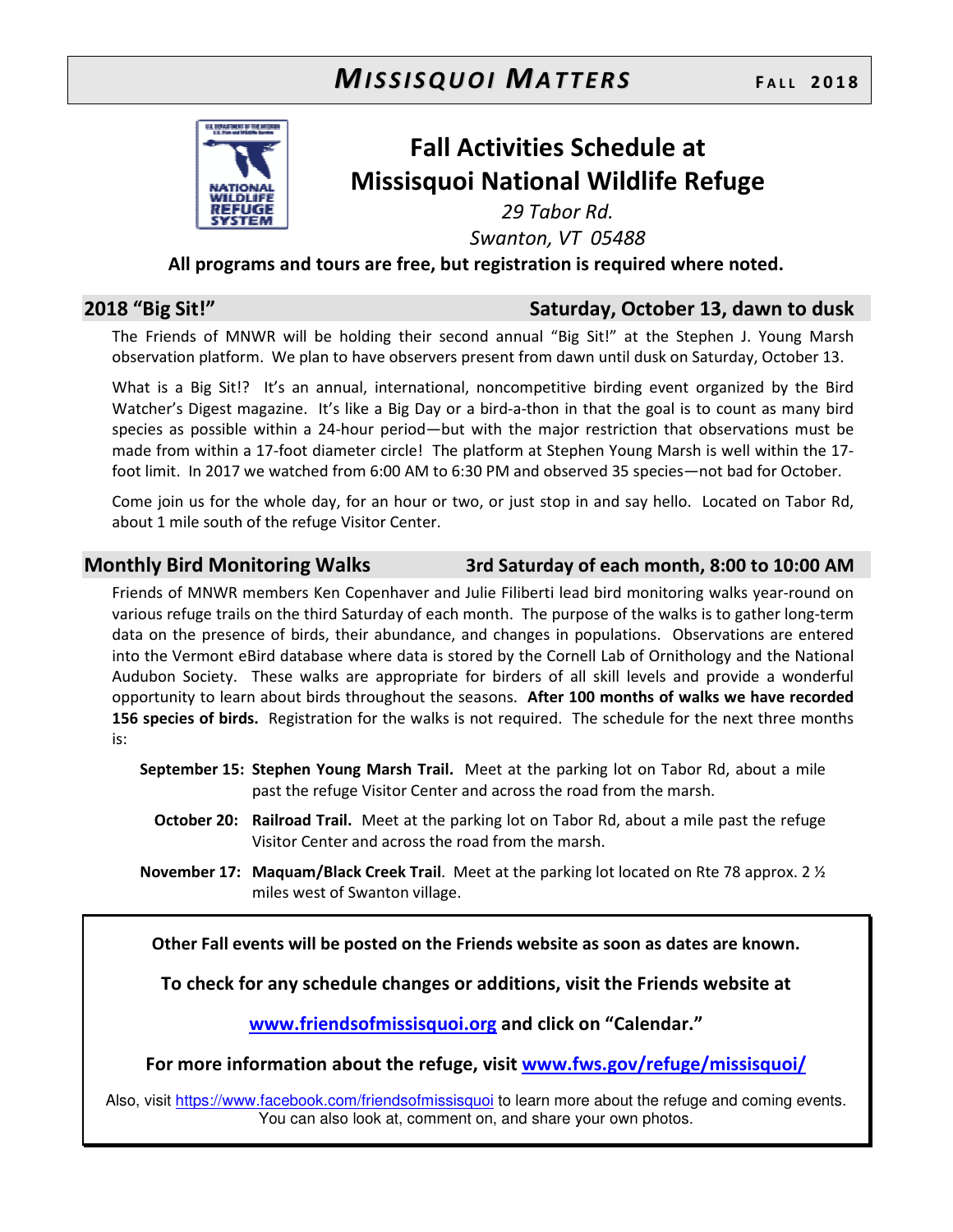#### **Refuge Trail Closures and Advisories for Fall Hunting Seasons**

Discovery Trail, Old Railroad Trail, and Stephen J. Young Marsh Trail are closed this year: Nov 3-4 Youth Deer Weekend Nov 10-25 Regular Deer Season Dec 1-9 Muzzleloader Season

**Trail Advisories** are posted to advise hikers and users that the area is open to hunting and to proceed with caution on the following trails and dates:<br>
Leep Trail: Oct 13-Dec 9 Jeep Trail: Oct 13-Dec. 9 Waterfowl Season

|  | $\sqrt{2}$                  |                                                                        |
|--|-----------------------------|------------------------------------------------------------------------|
|  |                             | Discovery Trail, Old Railroad Trail, and Stephen J. Young Marsh Trail: |
|  | Oct $6 - Now 2 & Dec 1 - 9$ | <b>Archery Season</b>                                                  |
|  | Sep 29, 2018 – Mar 10, 2019 | <b>Upland Game Season</b>                                              |

#### **Friends of MNWR Completes Their 100th Monthly Bird Monitoring Walk**

On July 21st, the Friends reached a milestone of 100 Bird Monitoring Walks. Started in March of 2010 by Bridget Butler and Ken Copenhaver, the walks have continued monthly throughout the years. When Bridget could no longer lead walks due to her work schedule, Julie Filiberti took her place. In over 8 years, only one walk needed to be canceled—that due to the ice storm in December 2013.

To date 1100 participants have attended the walks, observing 156 species and a total of over 15,000 individual birds. As a testimony to the diversity of birds on the refuge, new species continue to be added to the list. So far in 2018, five new species were added (Orchard Oriole in May, Eastern Bluebird and Yellow-billed Cuckoo in June, and Carolina Wren and Palm Warbler in July). Six new species were added in each of the previous two years. Below is a graph showing each year's species count and the ever-increasing total number of species. (Note that there are only 7 months of data for 2018.)



When will we run out of new species to be found? Come to the walks and find out!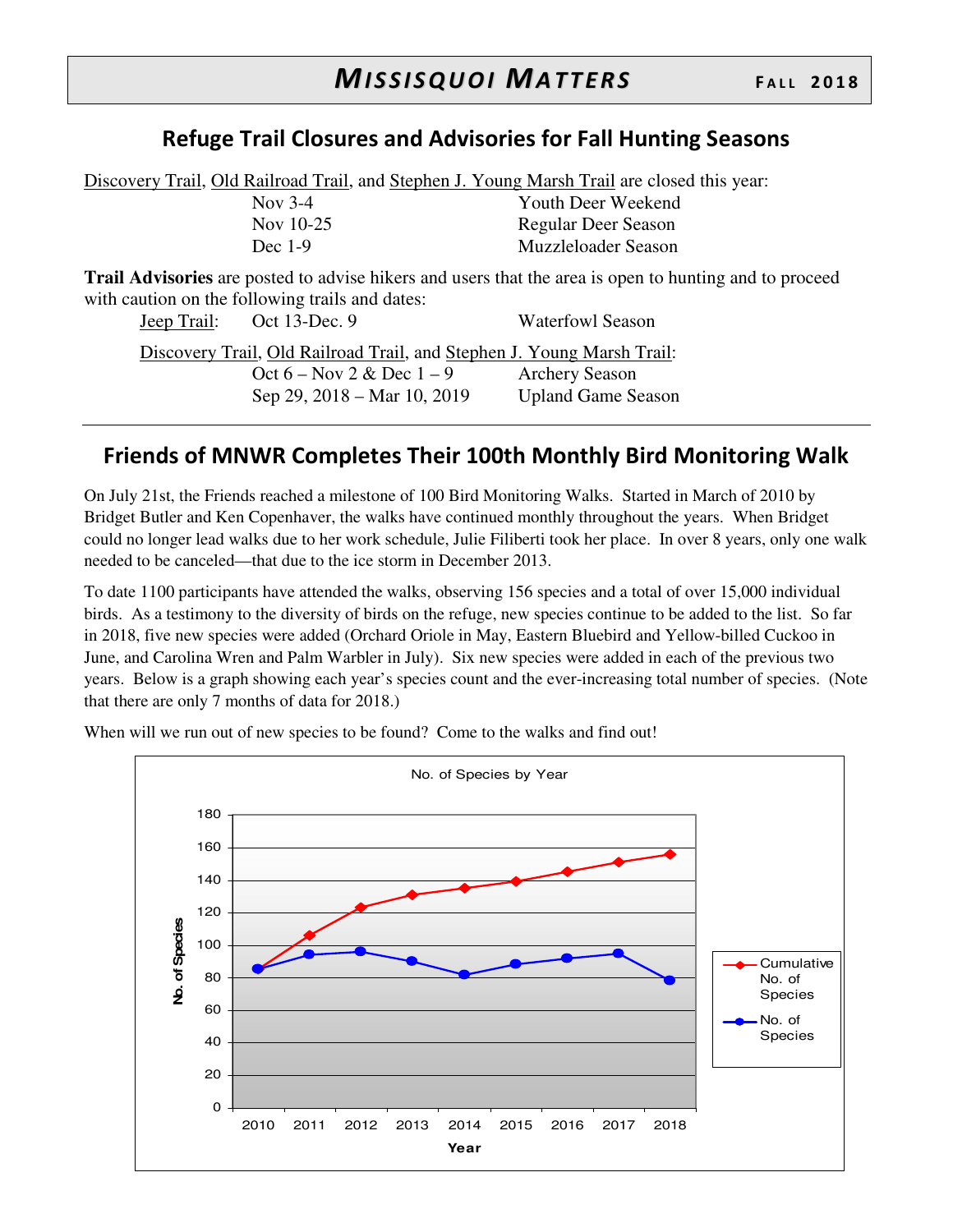### **The Blob**

#### *by Judy Sefchick, Wildlife Biologist, Missisquoi NWR*

Another day at the refuge means another close encounter of the *strange* kind. Walking along the Black Creek Trail, I notice something out of the ordinary. A closer look reveals a big, brown,

bizarre-looking ball that's lurking underwater. Hmm…could it be an egg mass from a gigantic, genetically engineered frog? Or is it a discarded Jello recipe-gone-wrong that floated in with flood waters? Whatever's going on here, one thing seems certain—*The Blob is* alive and well at Missisquoi National Wildlife Refuge!



**Photo of Bryozoan taken at Maquam Creek on 8/5/2018.** 

There's no need to panic, or alert the townspeople, just yet. Although it looks like something alien, this brain-shaped gelatinous blob isn't sinister, deadly, or from another planet. In fact, bryozoans are as harmless as they are remarkable. Filtering water and minding their own business for around 500 million years, bryozoans are some of the oldest known creatures on earth!

The phrase, "Don't judge a book by its cover," rings true for bryozoans. What looks like a disgusting ball of slime on the outside, in no way reflects the complex colonial organism on the inside. In fact, each bryozoan contains hundreds of individuals living cooperatively, much like a colony of bees. Tiny, filter-feeding invertebrates, called zooids, make up each bryozoan colony. Depending on the species of bryozoan, their zooids may have specialized functions (feeding, defense, or reproduction) or all share the same jobs.

Zooids are interesting in and of themselves, since each has cells, tissues, and organs, so it can feed and reproduce independently. Only one zooid is needed to start a bryozoan colony. After all, zooids can

> replicate themselves through asexual reproduction, sometimes doubling their numbers every four days. It's no wonder that *The Blob* seems to consume everything in its path!

Why are bryozoans here? Although they look tough on the outside, fragile bryozoans need still or slow-moving water to stay in one gelatinous mass. Because

they're motionless, bryozoans require anchors (rocks or submerged trees) to attach themselves to, for a stable, underwater existence. In addition, freshwater bryozoans thrive in nutrient-rich waters with plenty of algae and detritus to eat. With the waters of Missisquoi NWR containing all of these things and more, it's no wonder bryozoans consider it a virtual heaven- on-earth!

Despite there being around 4,000 species worldwide, bryozoans aren't well known. With only about 50 freshwater species, I consider myself lucky to be around them. The next time you're walking along the Missisquoi River, or paddling in Dead Creek, take a moment to look for some amazing, ancient bryozoans. There's no need to worry—*The Blob*  here isn't part of some science fiction horror story…at least we hope not!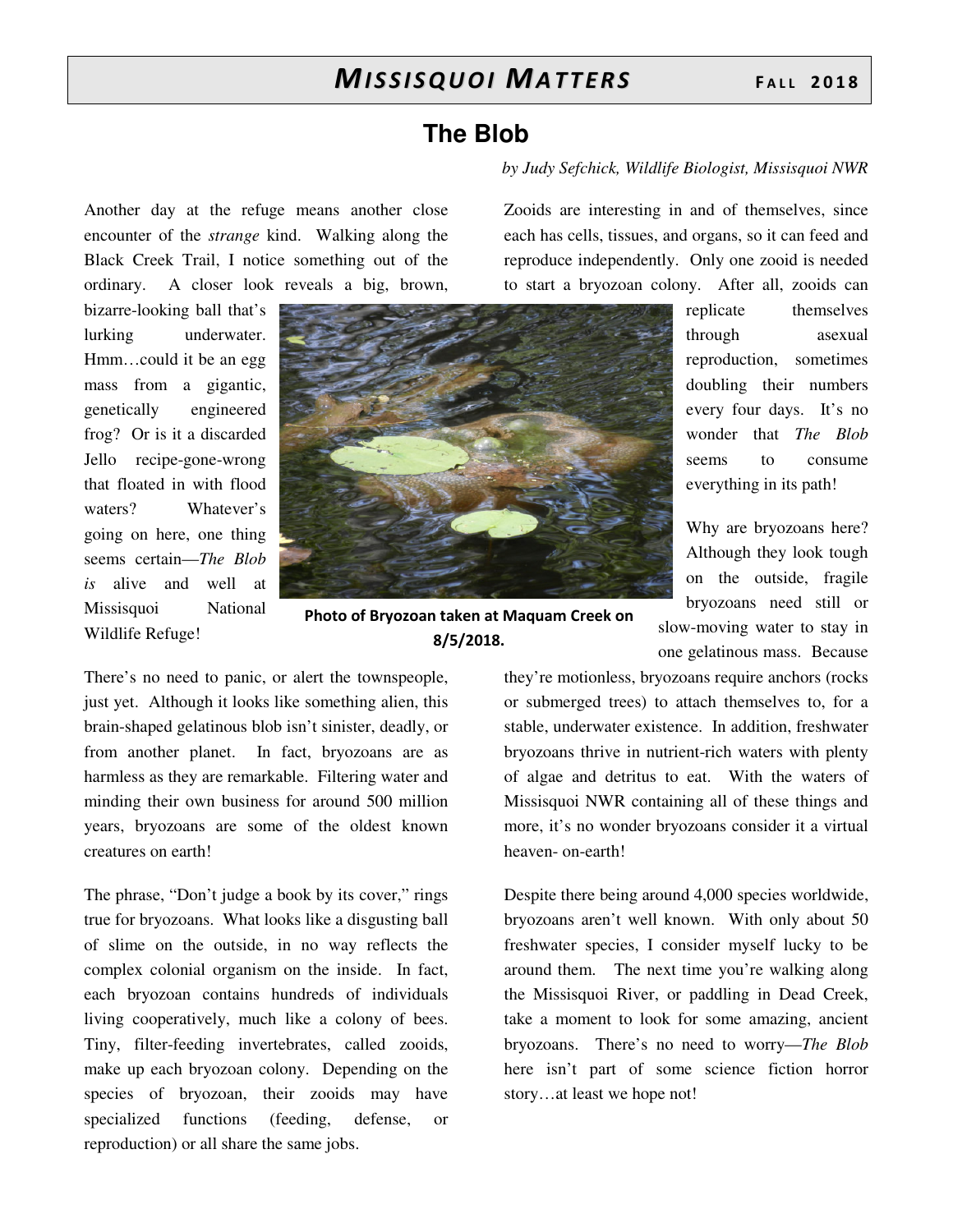### **A Birder's Ode**

*By Julie Filiberti* 

Gather round my little treasures, feathered gems gleaming in the sky. We birders cherish each of you and aspire to tell you why. For each of you, and all your kin, from places far and wide, Are our relaxation, our "raison d'etre", our passion, and our pride. Your countenance, it thrills us, sheer brilliance to behold, Fanciful feathering donning rubies, indigos, and golds. Decked and dapper, precisely preened, iridescent in the sun, You serve as candy to our eyes, handsomeness never quite outdone. You grace us with your music, melodic food for our weary souls. Each song a welcome harmony that succeeds to make us whole. We marvel at your multitudes, find fancy in your legions. We scan the skies to watch you gather and move us through the seasons. When autumn comes and you head south, you leave us in despair. We plan vacations to follow your path with hopes to find you there. And in the spring, when you return, our blues subside and melt, And our smiles broaden with each new find – true jubilance is felt. You fill us all with wonder, raise questions in our minds, You amaze us, yet confound us, and surprise us all the time. We awe at your existence despite the grave dangers you face, Making your majestic migrations or just moving from place to place. We see you soar at such great heights, playful in currents that you love, And we dream to be graceful birds like you, gazing down from high above. We live to count you, and to list you, and to look you up in books. We patiently wait for hours and days just to get "great looks". Whether you're familiar at the feeder, or strange and out of range, We're at peace to just behold you, a love that will never change. We call ourselves "birders" and "birding" is what we do, But you are the root of the word and the love, and it's you we're indebted to.

### **FRIENDS OF MISSISQUOI NATIONAL WILDLIFE REFUGE**

#### **Bi-monthly Board Meeting**

**Wednesday, September 12, 2018 at 6:30 pm** 

#### **At the Refuge Visitor Center**

Members are always welcome to attend. Come and see what the board is planning and contribute your ideas.

**Next meeting: Wednesday, November 14, 2018 at 6:30 pm**